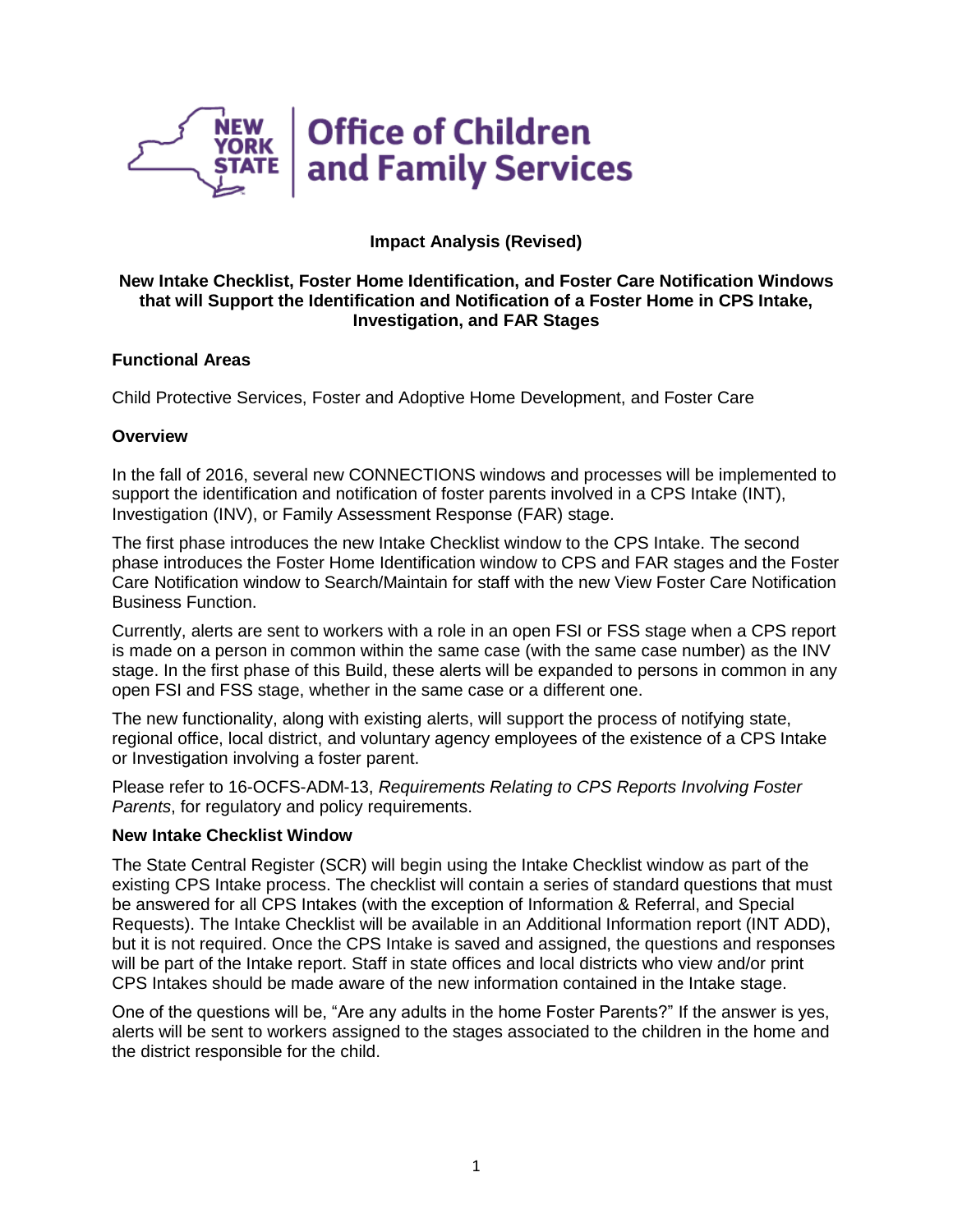# **New Foster Home Identification Window**

The Foster Home Identification window will help the CPS Investigation or FAR worker with the Foster Home Notification process. During the Investigation or FAR stage, workers will be able to use this window to indicate, update, or correct whether or not there are foster parents in the home. In addition, they will be able to link a specific foster home by Resource Identification Number to the Investigation or FAR stage. The Foster Home Identification window will only be modifiable while the stage is open.

Staff in state offices, local districts, and voluntary agencies who view and/or print INV or FAR stages should be made aware of the new window. CPS or FAR workers using the new window should have access to step-by-step instructions provided in the forthcoming Quick Start Guide.

# **New Foster Care Notification Window and Foster Care Notification Security Attribute (FC CPS NOTICES Business Function)**

The new Foster Care Notification window will provide information about children in foster care placements who are placed in the home of a person involved in a CPS Intake, Investigation, or FAR stage. This window will be accessed from the Search/Maintain drop-down menu and will only be available to users with the new **FC CPS NOTICES Business Function** with the View Foster Care Notification Security Attribute. The Business Function will be available to state, local district, and voluntary agency employees.

State offices, local districts, and voluntary agencies must identify and provide appropriate staff with the new View Foster Care Notification business function. All other staff should be made aware of the new window and have access to the Quick Start Guide for detailed instructions.

## **Training/Documentation and Preparation Tools**

- CONNECTIONS Regional Implementation staff will provide onsite support for this Build.
- A Quick Start Guide that describes the new windows, including screenshots and step-bystep instructions, will be available electronically.

## **Recommendations**

- State/Local district/voluntary agency administrators should be alert to communications and announcements from the CONNECTIONS team concerning these changes and share that information with their staff.
- State/Local district/voluntary agency administrators should work with CONNECTIONS regional implementation staff to arrange pre-implementation previews of the changes as well as on-site support for their staff in the weeks that follow the release of the new windows.
- State/Local district/voluntary agency administrators should identify the appropriate staff to be assigned the Foster Care Notification Security Business Function that will provide access to the new Foster Care Notification Window.